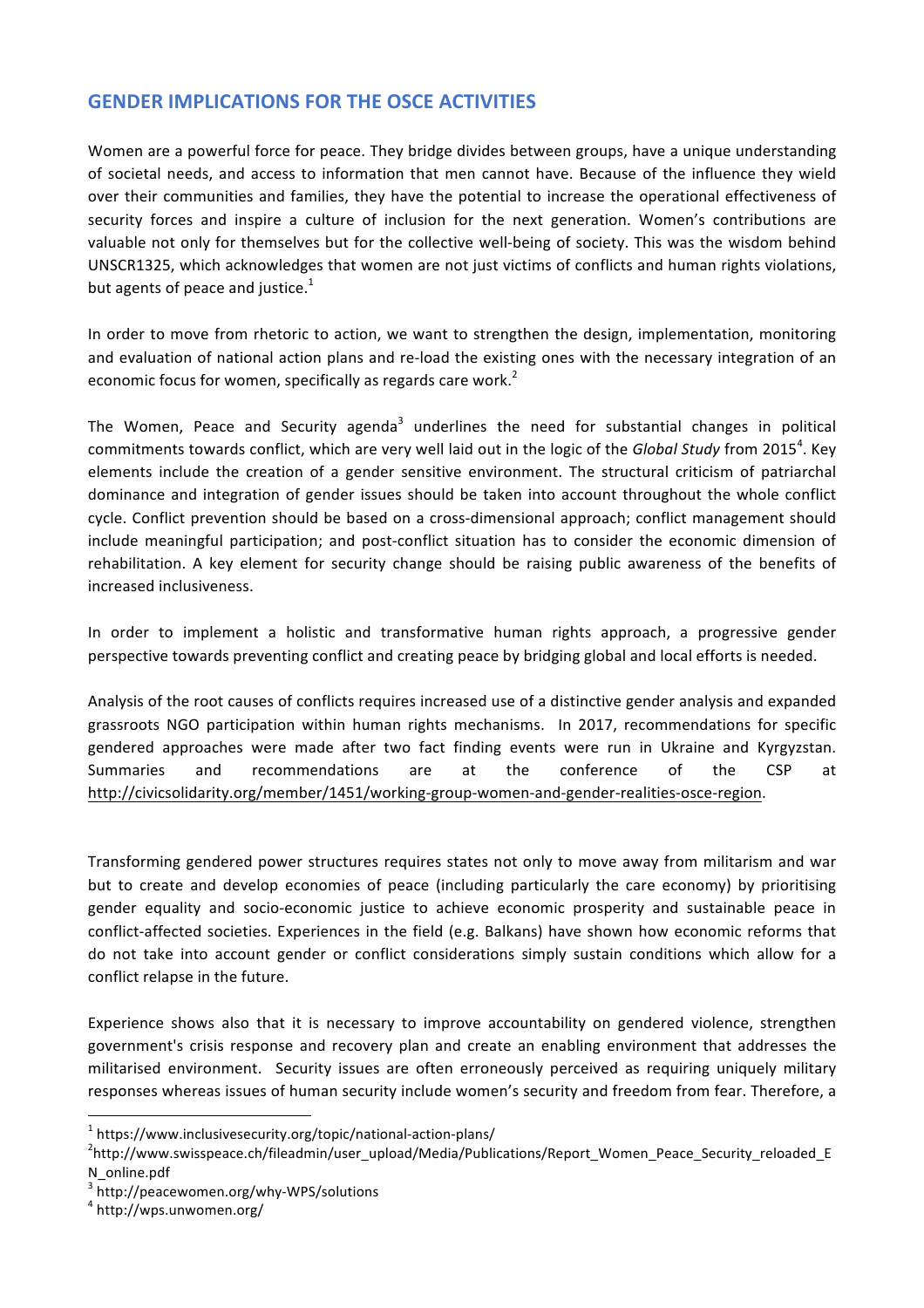priority goal across the OSCE region must be to develop concrete mechanisms which will increase women's participation at all levels of decision making and negotiation.

In many countries in the OSCE region, the prevalence of patriarchal values that institutionalise militarised masculinity, the proliferation of arms, the lack of accountability and an environment which enables exploitation, violence and other forms of (political) extremism directly or indirectly induce sexual, genderbased and other forms of violence that impact women disproportionately and prevent their effective and meaningful participation.

The Women, Peace and Security Agenda has become increasingly politically-loaded; states are less open to hearing civil society's recommendations and concerns, preferring to present women in the role of victims rather than seeing them as actors for change. This victimisation of women goes against the need for their protection and empowerment as important mediators central to societal transformation.

The obstacles to women's meaningful participation we observe in states across the OSCE region include reduced funding opportunities for local civil society; huge cuts in direct funding for women's organisations; increased military spending and measures of "securitisation", and criminalisation and restrictions of women human rights defenders and feminist peace activists.

Recent counter-terrorism financing (CTF) rules fail to take into account the specifics of organisations led by women and the environments in which they operate, and the potential of women to contribute positively to long term security solutions. In practice, legal and regulatory CTF frameworks often restrict transnational financial flows (e.g., from Western donors to grassroots groups); involve heavy compliance requirements; cause delays in, or block receipt of, funds; favour larger, more-established and often international organisations; require detailed information on civil society's activities, including in some cases about beneficiaries and decrease the appetite of donors and banks for risk - all of which severely impact women's capacity to work practically in conflict situations to achieve peace on the ground in the OSCE region.

In order to combat "shrinking spaces", women-led organisations must work together to push back against these restrictive policies and carry out a substantive dialogue between themselves. Such discussions must take place across borders and must include donors who see small grassroots women-led organisations not simply as "service providers" but who recognize their true transformative potential. Such organizations must be allowed to engage on their own terms with donors and can create supportive partnerships allowing them to carry out necessary and effective work on the ground. Equally, the "Friends of 1325"<sup>5</sup> must recognise that they must not give with one hand while taking with the other, and take measures to ensure that any security action taken does not undermine women-led civil society. They should also substantially strengthen political, financial and other support for the important work that the women's peace movement does for accountability and action.

If we fail to provide adequate answers to the growth of fear in most of our societies, we will be increasingly occupied with debates centred on "securitisation" rather than focusing on justice, freedom and rights. Current trends lead to emerging nationalism, populism and exclusiveness where strong (male) leaders are seen as the solution. This way lies conflict and we must act in the name of prevention.

<u> 1989 - Johann Barn, mars ann an t-Amhain an t-Amhain an t-Amhain an t-Amhain an t-Amhain an t-Amhain an t-Amh</u>

<sup>&</sup>lt;sup>5</sup> The Friends of 1325 is an informal or *ad hoc* group of UN member states who formed to advocate for the implementation of Resolution 1325. The group brings together like-minded states to discuss and coordinate positions on issues pertaining to women, peace and security and to keep pressure on the UN system to implement resolution 1325. The group also consults with relevant NGOs. See also http://www.peacewomen.org/content/group-friends-1325